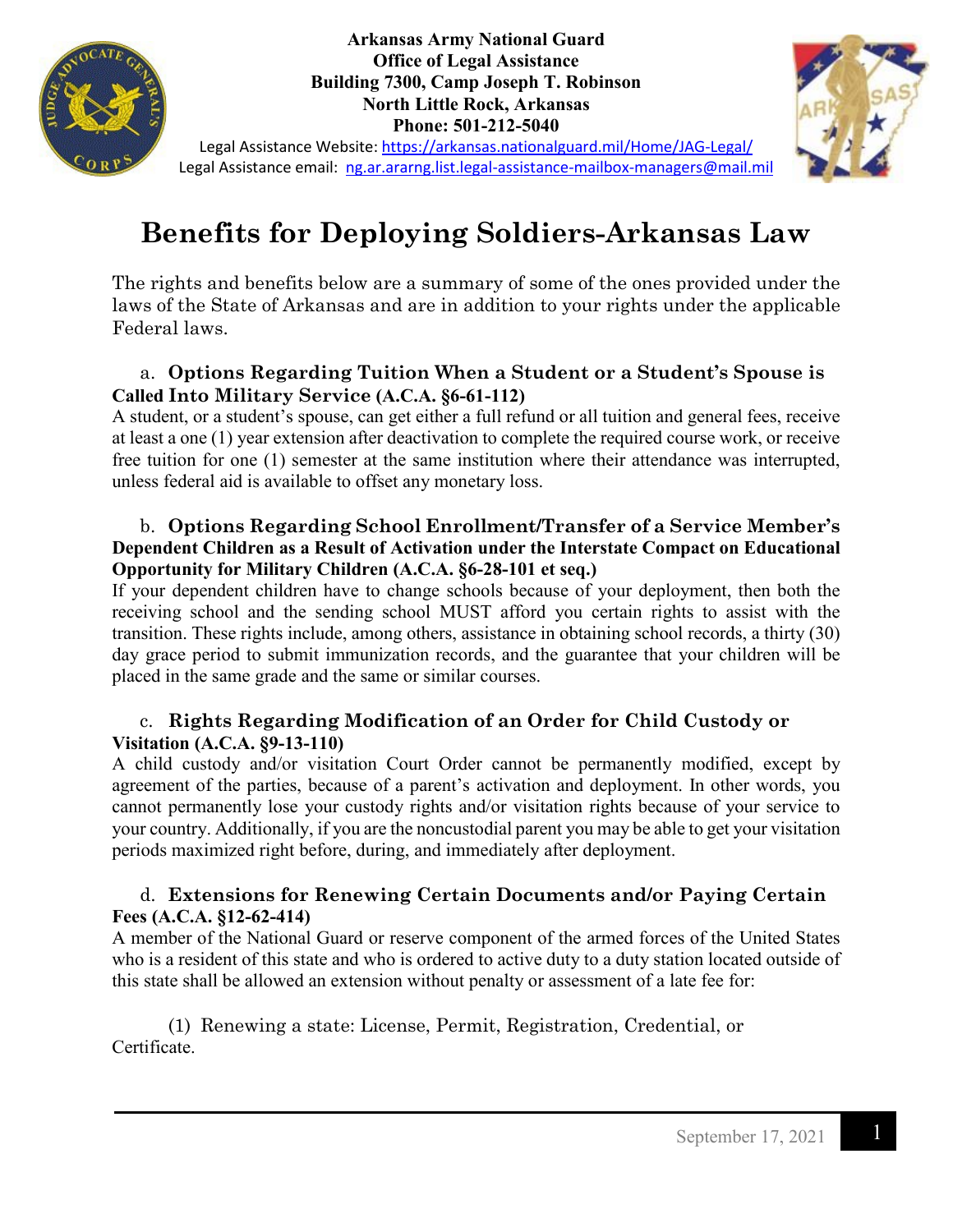(2) Paying state: Taxes, Fees, Assessments, or Tuition.

(3) The extension shall be effective for the period that the service member is serving on active duty at a duty station located outside of this state plus period of at least ninety (90) days and not more than one (1) year after the service member is released from active duty.

### e. **Dates Taxes Due and Payable on Real Estate and Personal Property (A.C.A. §26-36-201)**

No penalty shall be assessed against any taxpayer who is a member of the United States armed forces, reserve component of the armed forces, or the National Guard during the taxpayer's deployment plus one (1) tax year after the deployment ends.

#### f. **Compensation of Employees of State Agencies and State-Supported Institutions – Emergency Activities (A.C.A. §21-5-1202)**

If you are a full-time employee of the State of Arkansas or a state supported institution, you may be eligible for continued proportionate salary payments which, when combined with your active duty pay, incentives, and allowances, except for uniform and clothing allowances, are equal to the amount that you would have otherwise received but for your required active duty under the order of the President or the Governor. For example, if your salary from your civilian government employment is \$100.00 per month, and your monthly military income while deployed is \$80.00 per month, then you may be entitled to a \$20.00 per month payment from your civilian employment State agency or institution.

#### g. **Additional Military Leave for Employees of State Agencies and State Supported Institutions (A.C.A.§21-4-212)**

If you are a full-time employee of the State of Arkansas or a state supported institution, you may be eligible for leave WITH pay for a period of thirty (30) days, and then eligible for leave WITHOUT pay for a period of up to ninety (90) days after you return from deployment. You are also entitled to certain rights upon your return to your civilian employment position.

## h. **Repayment and Interest of a State Nursing School Loan (A.C.A. §6-81 1411)**

No interest shall accrue nor any obligation to repay the principal sums of a state nursing school loan during any period of the time that the recipient involuntarily serves on active duty in the United States armed forces.

# i. **Hunting and Fishing License Discounts.**